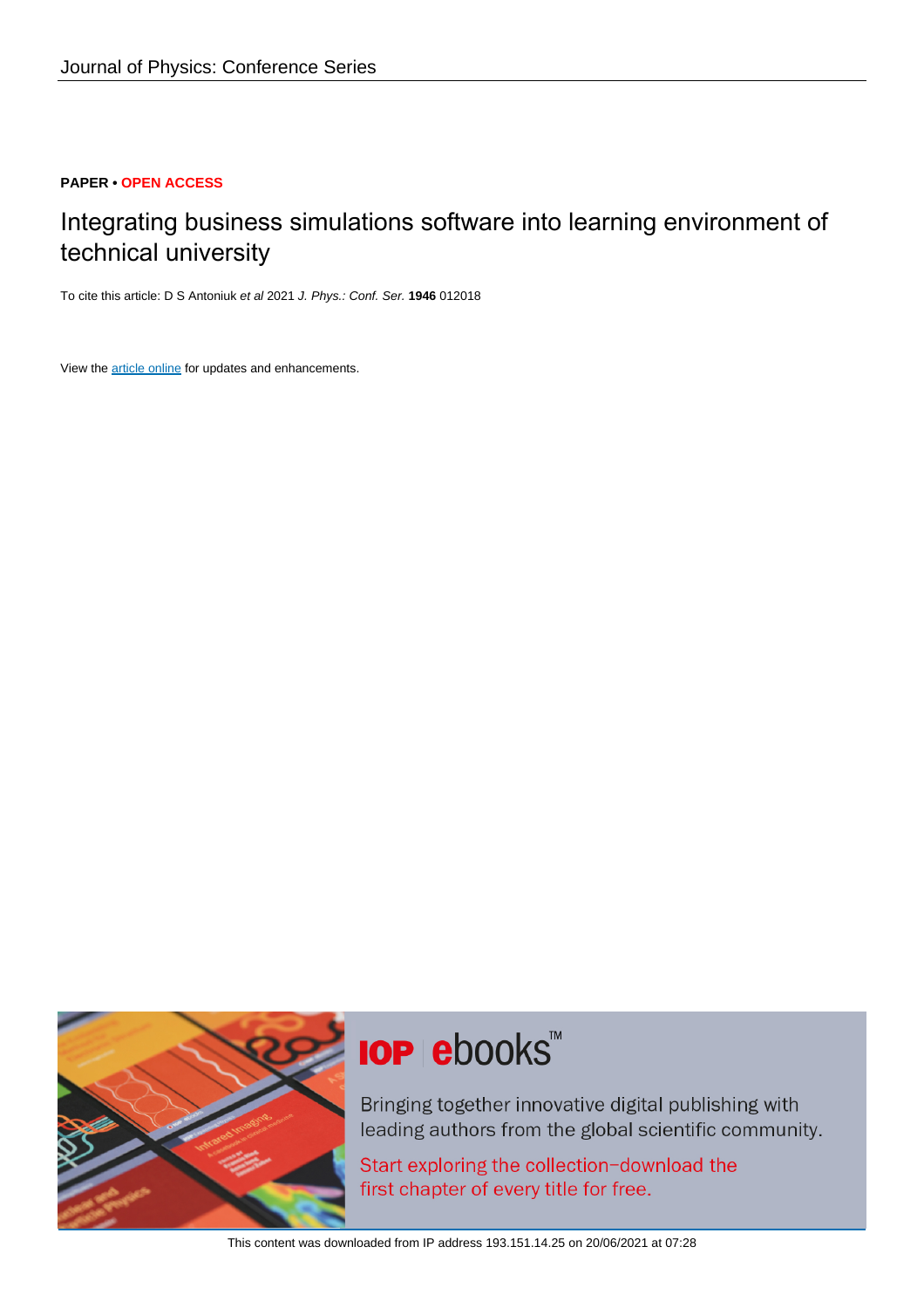# Integrating business simulations software into learning environment of technical university

# ${\bf D}$  S Antoniuk $^1,$  T A Vakaliuk $^{1,2},$  V V Ievdokymov $^1,$  A V Morozov $^1$ and V V Kontsedailo<sup>3</sup>

<sup>1</sup> Zhytomyr Polytechnic State University, 1303 Chudnivsyka Str., Zhytomyr, 10005, Ukraine

<sup>2</sup> Institute of Information Technologies and Learning Tools of the NAES of Ukraine,

9 M. Berlynskoho Str., Kyiv, 04060, Ukraine

3 Inner Circle, Nieuwendijk 40, 1012 MB Amsterdam, Netherlands

E-mail: dmitry antonyuk@yahoo.com, tetianavakaliuk@gmail.com, viktorievdokymov@gmail.com, morozov@ztu.edu.ua, valerakontsedailo@gmail.com

Abstract. The development of active learning approaches and the need in raising economic competency of the people within all the age groups brings business simulations software to the front of the appropriate tooling lists. The aim of the study considers the ways and approaches to introduce and effectively integrate business simulations software into learning environments of technical university. The object of the study is the learning environment of Technical University. The subject of the study is using business simulations software in the learning environments of technical university. The result of the study: several approaches of integrating business simulations software into a learning environment of technical university were analyzed and discussed. The paper is dedicated to generalizing practical experience of the authors in technical and logical implementation in the pedagogical practice, usage of business simulations software as students and users with theoretical research of broader set of approaches used to integrate business simulations software into educational software-based and organizational environments. Conclusions and future plans based on the results of the experiments were made. Main conclusions and recommendations: the range of approaches between deep integration with the learning management tools used in the learning environments and independent usage of business simulations software is possible to implement. Choice of approach depends on the goals, ICT-related maturity of the learning infrastructure and the percentage of active learning cases in the syllabus of the class. Future experimentation is needed to collect extensive data on integration possibilities, efficiency and effectiveness of the level of integration of business simulations software into learning environment of technical university.

## 1. Introduction

The concept of active learning has been widely discussed since its substantial introduction and description in the last decade of 20th century. Research results conclude a significant positive influence of the active learning approaches to the educational results [1,2]. Cooperation, collaboration and group activities embedded into active learning practices provide the most significant outcome [3]. Among modern ICTs in the field of economics, scientists are distinguishing business simulations. Using business simulations to enrich classes on the economy, finance, classical and behavioral is an example of active learning, need to be used in modern learning environments.

Content from this work may be used under the terms of the Creative Commons Attribution 3.0 licence. Any further distribution of this work must maintain attribution to the author(s) and the title of the work, journal citation and DOI. Published under licence by IOP Publishing Ltd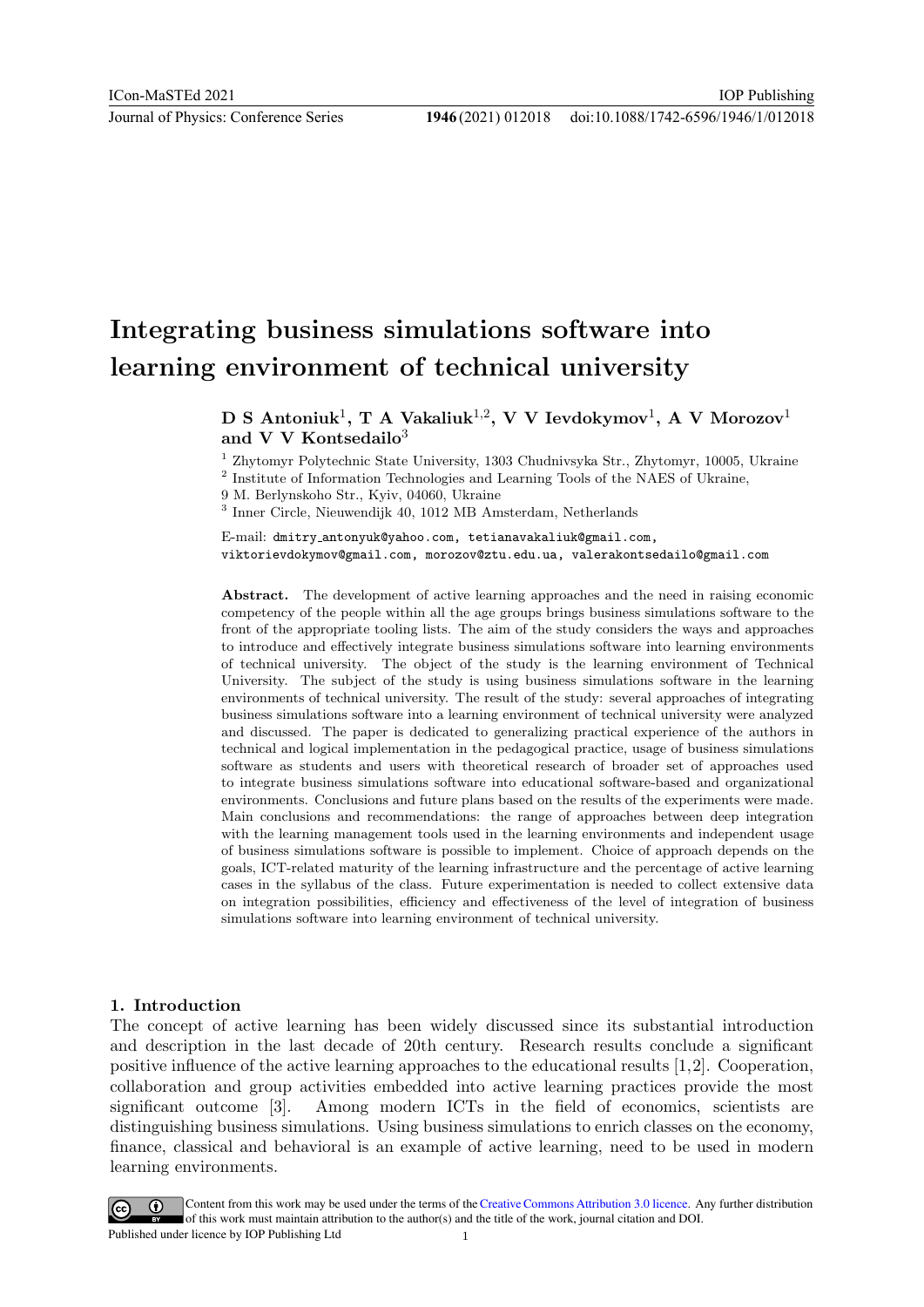Business simulations software, providing significant possibilities to implement active learning approaches in studying economy to the classrooms of schools, higher education establishments and corporate learning environments. There is a need in developing approaches and ways to introduce and integrate business simulations software into educational environments of technical university. Business simulations software are being used by educational institutions of all levels and corporate training establishments as a valuable part of the classes and training in economics and finance. They might be used as the mean for formation of economic competence of the students. Finance literacy in high school is being developed more efficiently and with better involvement of the students [4].

While using business simulations software in the educational process has some coverage by researches and discussions, integrating simulations into a learning environment technical university is less discussed. Logical integration of business simulations into curriculum have been discussed by academics and practitioners. Approaches of implementing of business simulations usage into the educational process of higher education establishments were offered and discussed using MobLab and Economics Games software complexes. Descriptive example of integrating business simulations not only into a classroom, but also into scientific research, based on the collected during simulations data is described in the "General Economic Principles of Bargaining and Trade: Evidence From 2,000 Classroom Experiments" paper with the team of authors [5]. Educational institutions have technological setup, consisted of systems of ICT environment virtualization, authorization systems, Learning Management Systems (LMS), Learning Record Systems (LRS), Student information management systems, etc.

Business simulations themselves are the valuable tools to let students immerse in the experience otherwise impossible, expensive or dangerous to have. This is passive usage of the active learning tool. Technical universities with Computer Science, Information Technologies, Mathematical Modelling and alike specialties available may benefit from integration of business simulations software development into their educational activities.

That is why in this study, business simulators will be understood as the software of business simulations, and the modern educational environment – the educational environment of the Technical University.

Recently, scientists around the world are paying more and more attention to the educational environment [6–10]. In particular, Nataliia Soroko considered methodology for Teachers' Digital Competence Developing through the Use of the STEAM-oriented Learning Environment [11], Sanchia Janita Prameswari and Cucuk Budiyanto investigated the development of the effective learning environment by creating effective teaching in the classroom [12]. Aysen Ozerem and Buket Akkoyunlu also considered learning environments designed according to learning styles and their effects on mathematics achievement [13]. Eziyi Ibem, Oluwole Alagbe, Abraham Owoseni in their joint work considered students' perception of the learning environment [14]. Rudite Andersone investigated the learning environment in today's school in the context of content reform of curriculum [15].

Modern ICT setup of the educational institutions is mostly cloud-based [16–29]. Principles of the cloud-based ICT environment creation were discussed, the models of the general structure and the private academic cloud of the modern university were presented in the publication of Olena H. Glazunova. The architecture of information-educational environment of the modern university was substantiated and the number of solutions was presented for implementation of the modern ICT infrastructure in the higher education establishment in the publication of Olena H. Glazunova and Oleksandr V. Yakobchuk [30, 31]. A cloud-oriented green computing architecture for E-Learning applications was proposed and described in the paper of K. Palanivel and S. Kuppuswami [32]. Marinela Mircea and Anca Ioana Andreescu in their study analyzed the possibilities, conditions and enablers of the migration universities ICT resources to the efficient cloud-based infrastructure [33].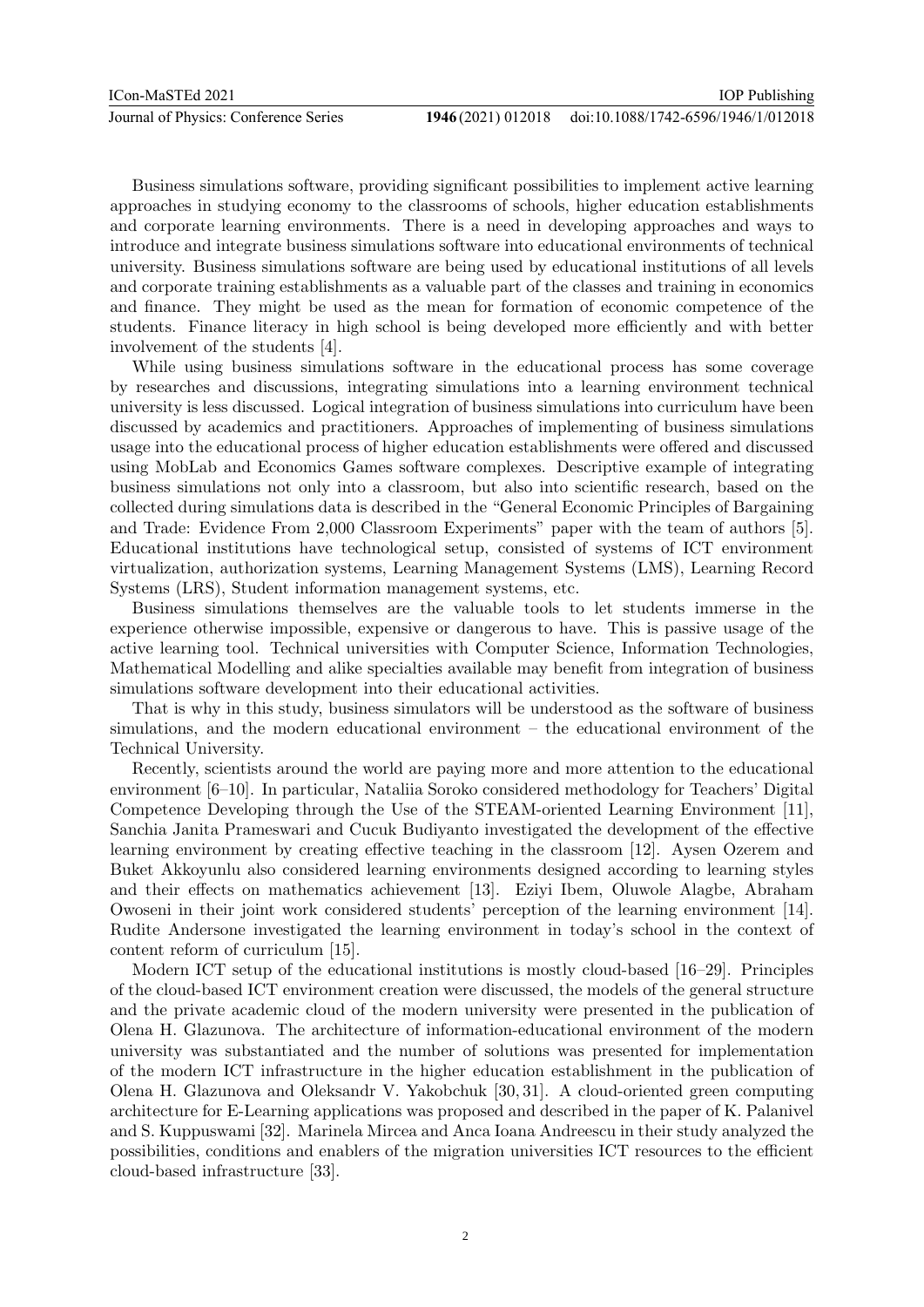The options of integrating business simulations into technological ICT setup of modern learning environments are being analyzed in this study.

It is already discussed that learning happens when effective educational strategies are being combined with technological tools, effectively and sometimes also efficiently enriching learning experiences. Triple E Framework substantiates and describes one of the approaches to choose and validate the appropriate combination of the traditionally proven teaching techniques with technology usage. Three main principles of the Framework are: engage with others in social interactions, enhance and extend class learning to the real world application cases [34]. Principle of enhancement require leveling up "order of thinking" needed to perform learning activities [35].

The purpose of the work is to analyze, classify and generalize the approaches to the integration of the business simulation into the technical education environment and educational activities.

#### 2. Results

#### 2.1. Business simulations as specific type of educational tools

Educational environment as the term and the phenomenon is being rapidly evolving these days. The educational environment might be defined as the set of material objects and their connections that form a system for educational activities of learning subjects [36]. Another definition might be found in the works of Valeriy Yu. Bykov. Scientist highlights the educational environment as an artificially created system with the structure and components, enabling reaching educational goals [37]. Modern learning environment requires a synergetic complex of modern pedagogy with modern ICT and learning tools. Educational (learning) tool is being defined as the didactic system element that forms a learning environment and is being used in an educational activity. Business simulations are one of the examples of the learning tools used in the modern learning environment to introduce active learning approach and some degree of practical and visualized activity to the class.

The present state of the business simulations development and implementation characterizes by the absence of a dominant leader or unity of approaches to the organizations of the business simulation complexes. Business simulations might be simple standalone applications, open web or (and) mobile applications, online games, collections of separate simulations and complexes, hosted by vendors or integrated into the ICT environments of publishers or educational establishments.

Business simulations are being used as educational tools within different educational establishments. Business schools, universities and colleges use business simulations to add active learning and practical trainings to the MBA programs as well as to Masters and Bachelors curriculum. Executive programs from the traditional educational establishments and from corporate educational centers embed business simulations into their educational process. Business simulations are able to model simple economic concept, functional or operational area of the company, financial situation or process. Both classical and behavioral economy and finance concepts may be modelled and simulated. Visualization of the economic concepts or quantitative functional areas gives a better understanding and some level of hands-on experience to the students, using business simulations in their courses. Qualitative variables and interactions with the students might also be implemented into the logic of business simulations. An important area of using and value creation for business simulations in scientific research. Data generated during educational usage of business simulations might be used to study economic or behavioral concepts. Educational and scientific usage of business simulations might be combined within properly organized disclosed experiments conducted during the classes. The problem-based workshop is another educational form where business simulation usage as a learning tool is advised. Business simulations are being productively employed by the corporations to augment teaching the ways to use their products to the customers. One of the proven productive approaches is to use business simulations to teach customers to use ERPs [38].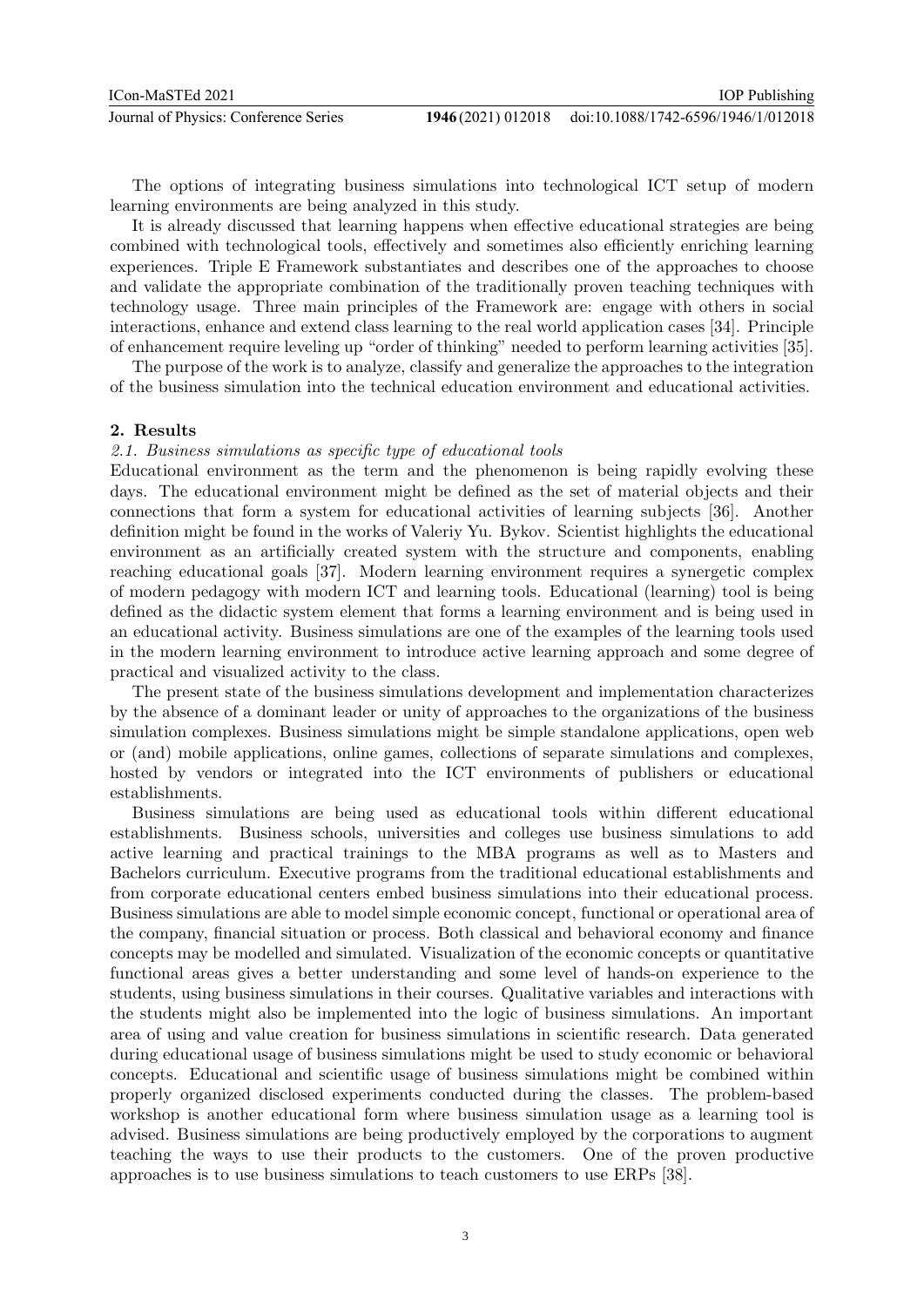Authors used business simulations in their educational activities for more than 16 years. Personal experience ranges from business simulations design for academic purpose as well as for corporate marketing purpose, using them to teach classes for Master students, employing business-simulations to introduce game theory to the high-school students, giving problem-based workshops in the corporate educational activities and playing simulations being a student of Global Executive MBA program. There were simple "one step" simulations, complex singlepayer corporate operational simulations and competitive simulation, played by the remote diverse team in 5 different countries. Business simulations cover a wide range of topics and knowledge areas as well as a broad set of purposes and are being used for one as well as for hundreds of students simultaneously. Some business simulations are implemented in online games and let students interact with an extensive set of counterparts and diverse economic entities [39].

Business simulations follow general patterns of usage and integration of the other types of educational content. They have a lot of characteristics like other types of content and multimedia used in educational activities. We may observe a high level of similarity in the ways to create, host and use between business simulations and tests. Being close to each other in the use case scenarios, business simulations have several specific differences:

- they don't have standardize formats of presentation and interactions with the system (like the type of questions in the tests),
- might have complex logic of interaction with the user (some algorithmic/conditional logic might be present in adaptive tests, but it usually will be more consequent),
- might incorporate interaction with other users, working with the same simulation,
- are following developments in mathematics, economics, game theory, etc. The concept of different nature from other areas of science is being implemented in business simulations.

This specific defines the ways business simulations might be integrated to the modern learning environments of the educational establishments of all types. Neither type of integration we acknowledge as the right one. The set of approaches for each specific educational systems and situation will be discussed. The dominating types of integration are visualized on figure 1 and described in table 1. Mentioning "educational institution" we mean: university, college, school, training center, corporate training facilities. Mentioning "external provider" we mean either company or a private person – developer of the business simulation or publisher, providing a wide range of business simulators and (or) educational materials of other types.

## 2.2. Integration of business simulations

This work will be dedicated to the server- (web-) based simulations. Majority of the modern business simulations and complexes of the simulations are built using this approach. The user interface in case of web-based simulations and complexes of simulations might be implemented as: web-page (web-site); native application for one or several mobile platforms; adaptive webpage, allowing appropriate representation on the screens of the mobile devices; combination of several or all above-mentioned options.

Following currently accepted by default trend in the software development organization, business simulation developers usually start from the creation of single simulation as MVP (minimum viable product), test it with the target audience (teachers and students), correct the product and expand the offering, adding other simulations of enhancing the present one. It results that initially, business simulation is a simple server web-based application, that might be installed on the servers of educational establishment or on the server of simulation producer. We call it "standalone" setup. The business simulation might be used as real SaaS [40] offering, where instances of simulation environment for each game/class are being created automatically.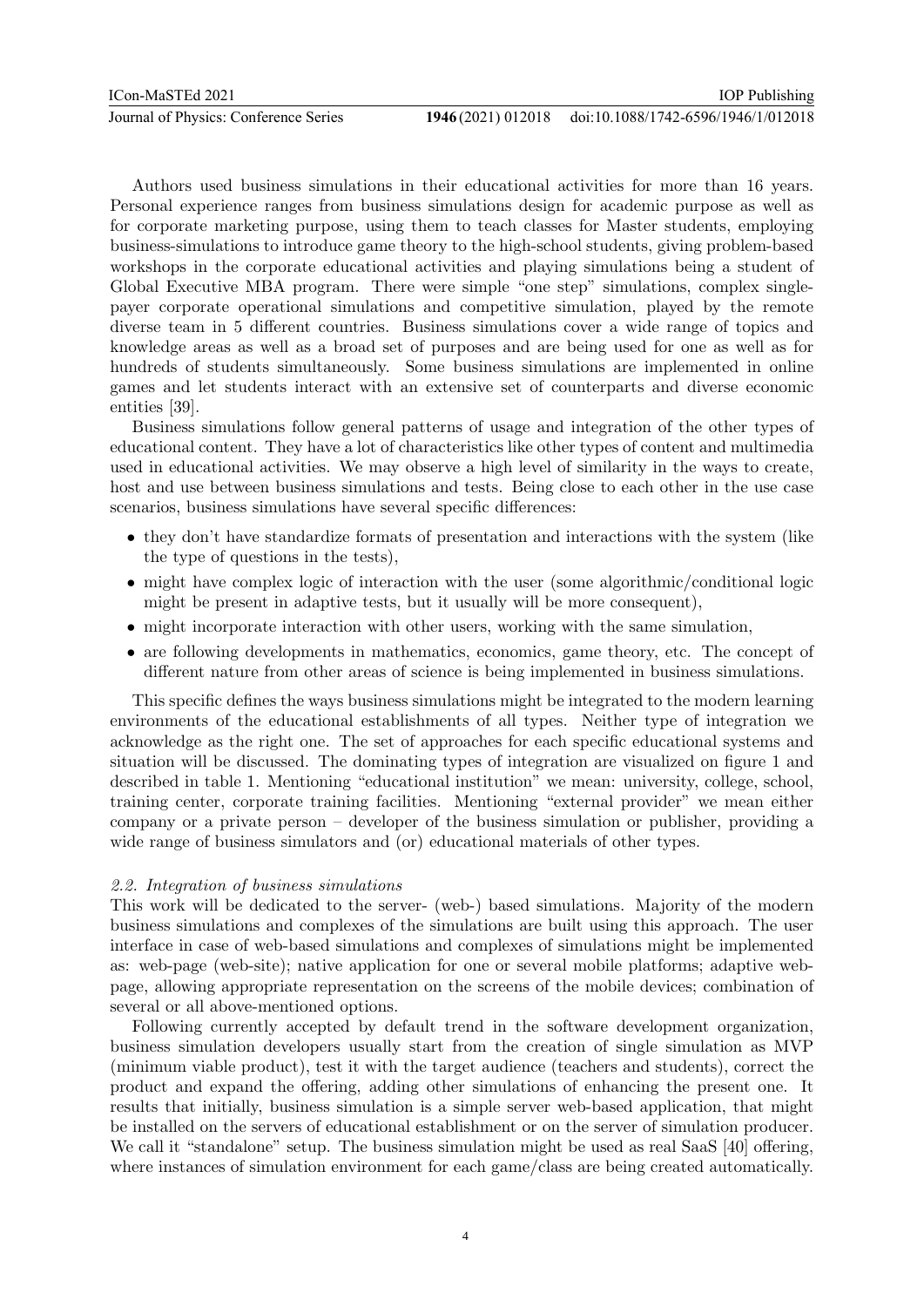

Figure 1. Business simulation integration approaches.

A simpler option for the producer that just starts to test hypotheses, might be used as "semi-SaaS" where simulation environments are being manually created for each game/class.

The same approach to hosting of business simulations is usually being used when it is being created by some educator (teacher/professor/lecturer), sometimes in collaboration with the students for particular class or topic.

After business simulation proved its usefulness and (or) profitability, the set of simulations is being developed using the same platform. Simulations are being used by the wider audience on the infrastructure of a producer or educational establishment that defines the need in the simulations and user (both: educators and student) management functionality. It requires integration either into the technical learning environment of educational institution or external provider. The same complex of business simulations might have the functionality to be integrated into the technical learning environment of either party.

The other approach might be used by the established education materials creating companies and publishers, who may order to create separate simulation as an addendum or enhancement to the available book, course or material set. This is the case when business simulation usually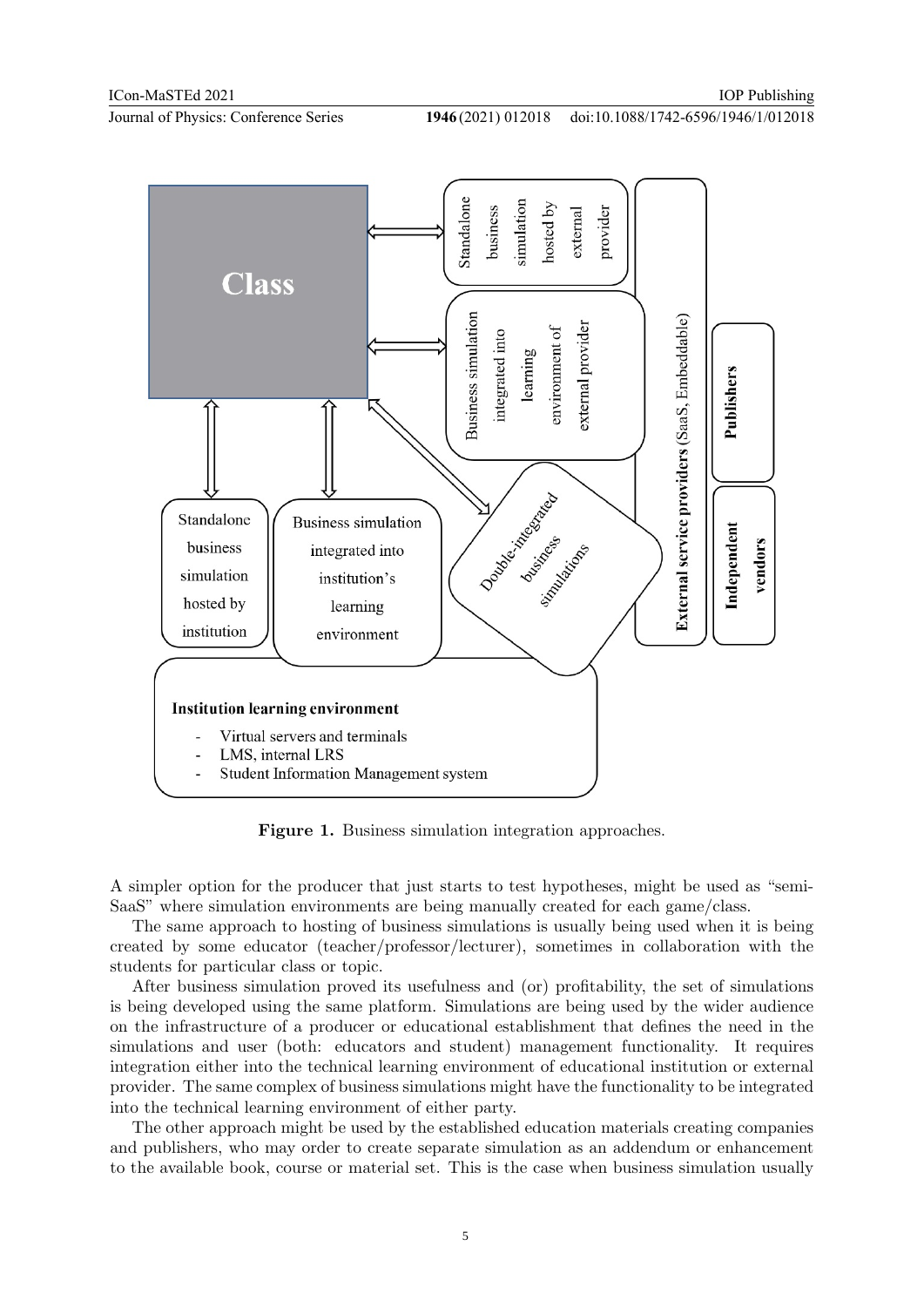| Integration<br>approach                                                                                                                                      | Description                                                                                                                                                                                                                                                                                                                                                                                                                                                                                                                                                         | Educational<br>setup                                                                                                                                                                                                                  |
|--------------------------------------------------------------------------------------------------------------------------------------------------------------|---------------------------------------------------------------------------------------------------------------------------------------------------------------------------------------------------------------------------------------------------------------------------------------------------------------------------------------------------------------------------------------------------------------------------------------------------------------------------------------------------------------------------------------------------------------------|---------------------------------------------------------------------------------------------------------------------------------------------------------------------------------------------------------------------------------------|
| Standalone busi-<br>simulation<br>ness<br>hosted by insti-<br>tution<br>Standalone busi-<br>simulation<br>ness<br>hosted by exter-<br>nal provider           | Software, representing business simulation is hosted<br>on the server of the educational establishment and is<br>a separate program. Might have a different type of<br>user interface (web, mobile, native application etc.)<br>Software, representing business simulation is hosted<br>on the server of the external provider and is a<br>separate program. Might have a different type of<br>user interface (web, mobile, native application etc.)                                                                                                                | Educational<br>establishments,<br>corporate learn-<br>ing centers<br>Educational<br>establishments,<br>corporate learn-<br>ing<br>centers,<br>private trainers.<br>Educational<br>establishments,<br>corporate learn-<br>ing centers. |
| Business simula-<br>integrated<br>tion<br>institu-<br>into<br>tion's<br>learning<br>environment                                                              | Software, representing business simulation is hosted<br>on the server of the educational establishment and<br>has integration with the other software systems of<br>educational institutions.                                                                                                                                                                                                                                                                                                                                                                       |                                                                                                                                                                                                                                       |
| Business simula-<br>integrated<br>tion<br>into<br>learning<br>environment<br>of<br>external<br>provider<br>Double-<br>integrated<br>business simula-<br>tion | Software, representing business simulation is hosted<br>on the server of the external learning provider.<br>May have matching or integration with the learning<br>content and materials of other types.<br>Software, representing business simulation is hosted<br>on the server of external learning provider, in the<br>same time integrated with the other software systems<br>of educational institutions. May have matching or<br>integration with the learning content and materials of<br>other types on the resources of the external learning<br>provider. | Educational<br>establishments,<br>corporate learn-<br>ing<br>centers,<br>private trainers,<br>private learners.<br>Educational<br>establishments,<br>corporate learn-<br>ing centers.                                                 |

Table 1. Business simulation technical integration approaches. Description.

appears in the category of "Business simulation integrated into the learning environment of external provider" from the time of creation.

The next level of integration is "Double-integrated business simulation". We call business simulations "double-integrated" when simulations management and user management are integrated with the technical learning environments of the external provider and learning institution simultaneously. In this case complex of business simulations or single business simulation is hosted on the physical infrastructure of the external provider (might be server, private, public or hybrid cloud), is integrated into its authentication, authorization, the other systems, and, in the same time, is integrated to some systems of the technical educational environment of an educational establishment.

This type of integration enables producer or external provider to enhance and update the software continuously and provide the educational establishment with qualitative service within a reasonable time and with lower cost. Maintaining software on its own infrastructure is easier and more efficient for the external provider. The educational establishment has the next benefits from this level of integration: continuous updates and bug-fixes of business-simulations; absence of the need to install and maintain the software in its technical educational infrastructure; integration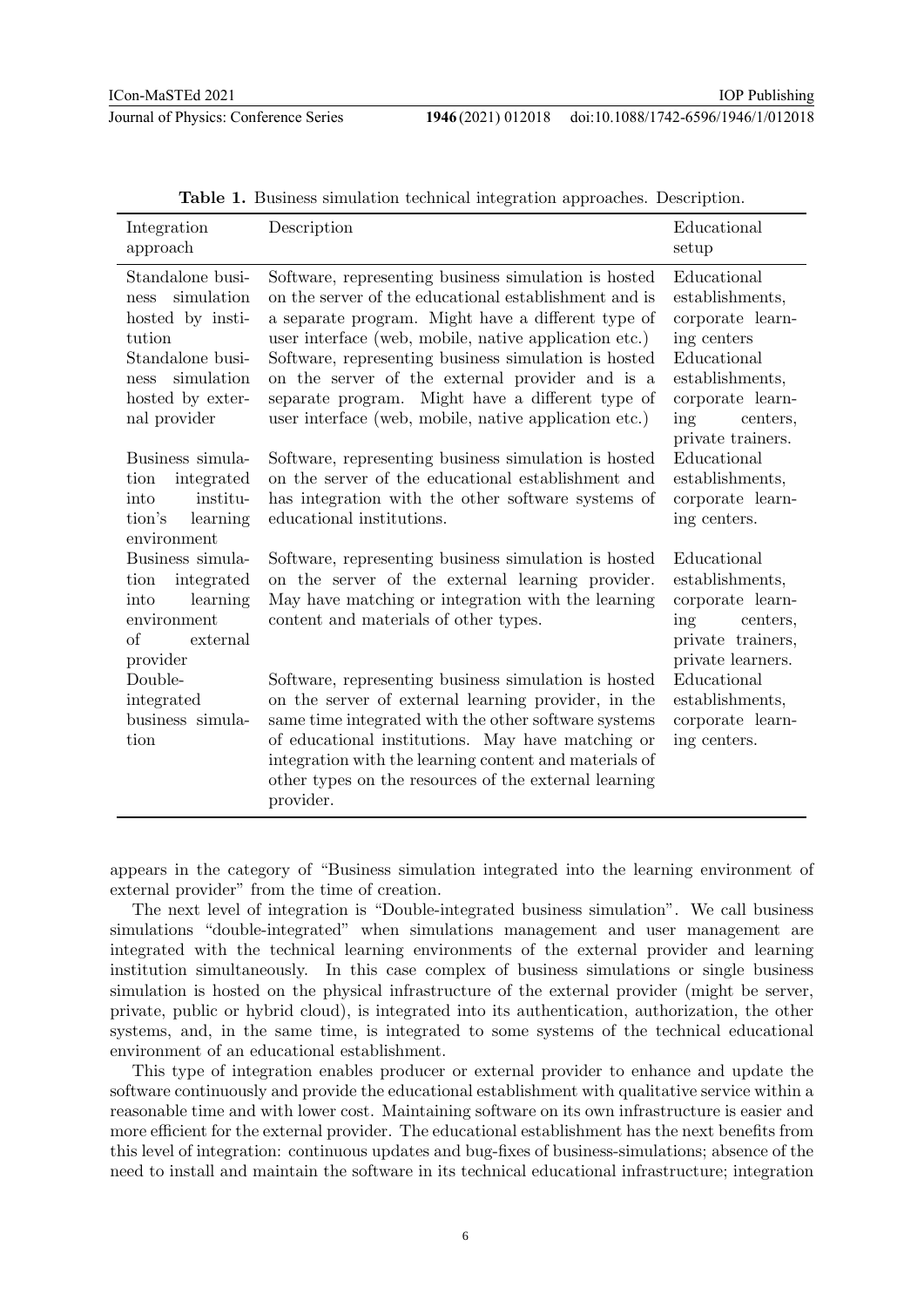with its authentication, authorization, Learning Management Systems, Student Information Systems etc.

So-called "White-label" solutions are the logical type of presenting different types of products to the customers. In the case of business simulations, it means that a company develops a complex of business simulations and let educational establishments to label it with its brand to their students. "White-label" business simulation might be used by the educational establishments in most part of above-mentioned integration approaches, except "Business simulation integrated into the learning environment of external provider". This type of integration is being used to benefit from integration with the systems and content of an external provider, so branding of the external provider will be part of the beneficial offering for the students and educator.

Technical integration of the business simulations into the educational environment of modern educational establishments need to be defined by:

- the goals of the institution and its educators;
- the familiarity of the educators with using business simulations in the educational process in general and either particular business simulation or complex to be integrated fits the educational goals of the institution, educators and the students;
- financial and technical abilities of the educational establishment;
- type of the audience to use the business simulation for (permanent students, students of short-term courses, distance learners, technical savviness).

The type of integration might be also defined by the policy of producer of business simulation or publisher.

#### 2.3. An educational approach to use business simulations

Another point of attention to use business simulations is an efficient and effective logical integration of the business simulation into the educational process.

Approaches to logically integrate business simulations into the educational process are presented in the table 2.

An important question to address from the author's personal experience and analyzes sources is the preparation process for using business simulation in the class. Different logical and technological integration approaches might require the preliminary setup of the business simulation by the teacher or lecturer. An additional hurdle is the registration of the students in the simulation. These points need to be carefully addressed within the preparatory phase of business simulation usage to make it efficient and effective within the educational process.

#### 3. Conclusion

As a result of the study, the approaches to integrating business simulations software into learning environment of technical university were presented. The work describes technological setups of learning environment technical university, using business simulations software complexes in the classrooms and for scientific research. Business simulations software might be used as standalone applications on the side of the institution or in the infrastructure of solution vendor, they may be integrated either into the technological environment of educational establishment or vendor, the highest level of integration is double-integration into both infrastructures of institution and vendor. Logical integration of the business simulations into the educational process was shortly named and described. Significance of the preparatory phase before using business simulations was mentioned. Simplification of the business simulation usage for short easy-to-use simulations and double-integrated solutions need to be further studied, idealized and developed.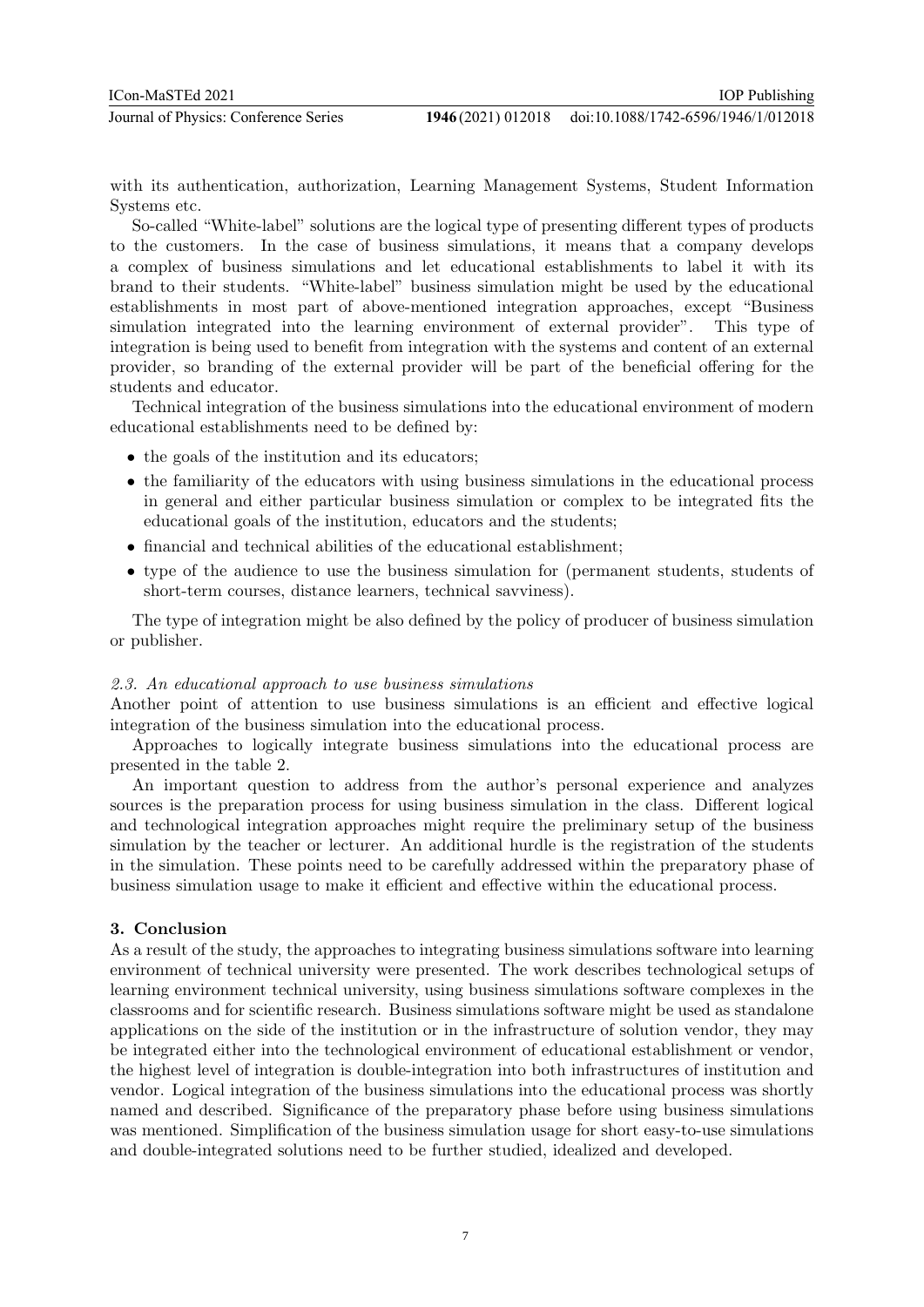| Logical<br>approach                                                             | integration Description                                                                                                                                                                                                                                                                                                          |
|---------------------------------------------------------------------------------|----------------------------------------------------------------------------------------------------------------------------------------------------------------------------------------------------------------------------------------------------------------------------------------------------------------------------------|
| Short inclusion                                                                 | Business simulation is the short inclusion into the educational process<br>to visualize particular economic concept or theory                                                                                                                                                                                                    |
| A meaningful inte-<br>gral part of the class<br>or workshop<br>Simulation-based | Business simulation is being presented and played introduce active<br>learning approach to the class and to visualize and let students deeper<br>understand the economic or financial topic or a set of concepts.<br>The business simulation might be used as the basement or "scaffold"                                         |
| class or workshop                                                               | for either particular problem- or topic-based workshop or even<br>complete class.                                                                                                                                                                                                                                                |
| Group or individual<br>in-class or home as-<br>signment                         | Business simulation is being used to organize in-class or home<br>assignment for an individual or a group.                                                                                                                                                                                                                       |
| Scientific tool                                                                 | Business simulation is being used to collect needed data from the<br>class or workshop participants. The purpose of using business<br>simulation to collect data might be disclosed to the class or not.<br>It might influence experiment results. Sometime bias of disclosure<br>might be predicted and intentionally expected. |

| Table 2. Business simulation logical integration approaches |  |  |  |
|-------------------------------------------------------------|--|--|--|
|-------------------------------------------------------------|--|--|--|

#### References

- [1] Lovianova I, Vlasenko K, Sitak I, Akulenko I and Kondratyeva O 2020 Universal Journal of Educational Research 8 3883–3894
- [2] Nosenko Y, Popel M and Shyshkina M 2019 CEUR Workshop Proceedings 2433 173–183
- [3] Prince M 2004 The research journal for engineering education 93 223–231
- [4] Young E 2017 Conversations with educators: Sam lepler URL https://tinyurl.com/3mjbebcs
- [5] Lin P H, Brown A L, Imai T, Wang J T, Wang S and Camerer C F 2020 Nature Human Behaviour 4 917–927
- [6] Bondarenko O, Pakhomova O and Lewoniewski W 2020 CEUR Workshop Proceedings 2547 13–23
- [7] Kyslova M A, Semerikov S O and Slovak K I 2014 Information Technologies and Learning Tools 42 1–19
- [8] Shapovalov V, Shapovalov Y, Bilyk Z, Atamas A, Tarasenko R and Tron V 2019 CEUR Workshop Proceedings 2433 246–255
- [9] Horbatiuk R M, Bilan N M, Sitkar O A and Tymoshchuk O S 2021 Journal of Physics: Conference Series 1840 012047
- [10] Dotsenko N A 2021 Journal of Physics: Conference Series
- [11] Soroko N 2020 CEUR Workshop Proceedings 2732 1260–1271
- [12] Prameswari S J and Budiyanto C 2017 Indonesian Journal of Informatics Education 1 79–86
- [13] Ozerem A and Akkoyunlu B 2015 Eurasian Journal of Educational Research 61 61–81
- [14] Ibem E, Alagbe O and Owoseni A 2017 A study of students' perception of the learning environment: case study of department of architecture, covenant university, otaogun state Proceedings of INTED2017 Conference 6th-8th March 2017, Valencia, Spain pp 6275–6286 URL https://core.ac.uk/download/pdf/83592984.pdf
- [15] Andersone R 2017 The learning environment in today's school in the context of content reform of curriculum Rural environment. Education. Personality pp 17–22 URL https://llufb.llu.lv/conference/REEP/2017/Latvia-Univ-Agricult-REEP-2017 proceedings-17-22.pdf
- [16] Bondarenko O, Pakhomova O and Zaselskiy V 2019 CEUR Workshop Proceedings 2433 377–390
- [17] Hevko I V, Lutsyk I B, Lutsyk I I, Potapchuk O I and Borysov V V 2021 Journal of Physics: Conference Series
- [18] Lovianova I, Bobyliev D and Uchitel A 2019 CEUR Workshop Proceedings 2433 459–471
- [19] Markova O, Semerikov S, Striuk A, Shalatska H, Nechypurenko P and Tron V 2019 CEUR Workshop Proceedings 2433 499–515
- [20] Merzlykin P, Popel M and Shokaliuk S 2017 CEUR Workshop Proceedings 2168 13-19
- [21] Kholoshyn I, Bondarenko O, Hanchuk O and Shmeltser E 2019 CEUR Workshop Proceedings 2433 403–412